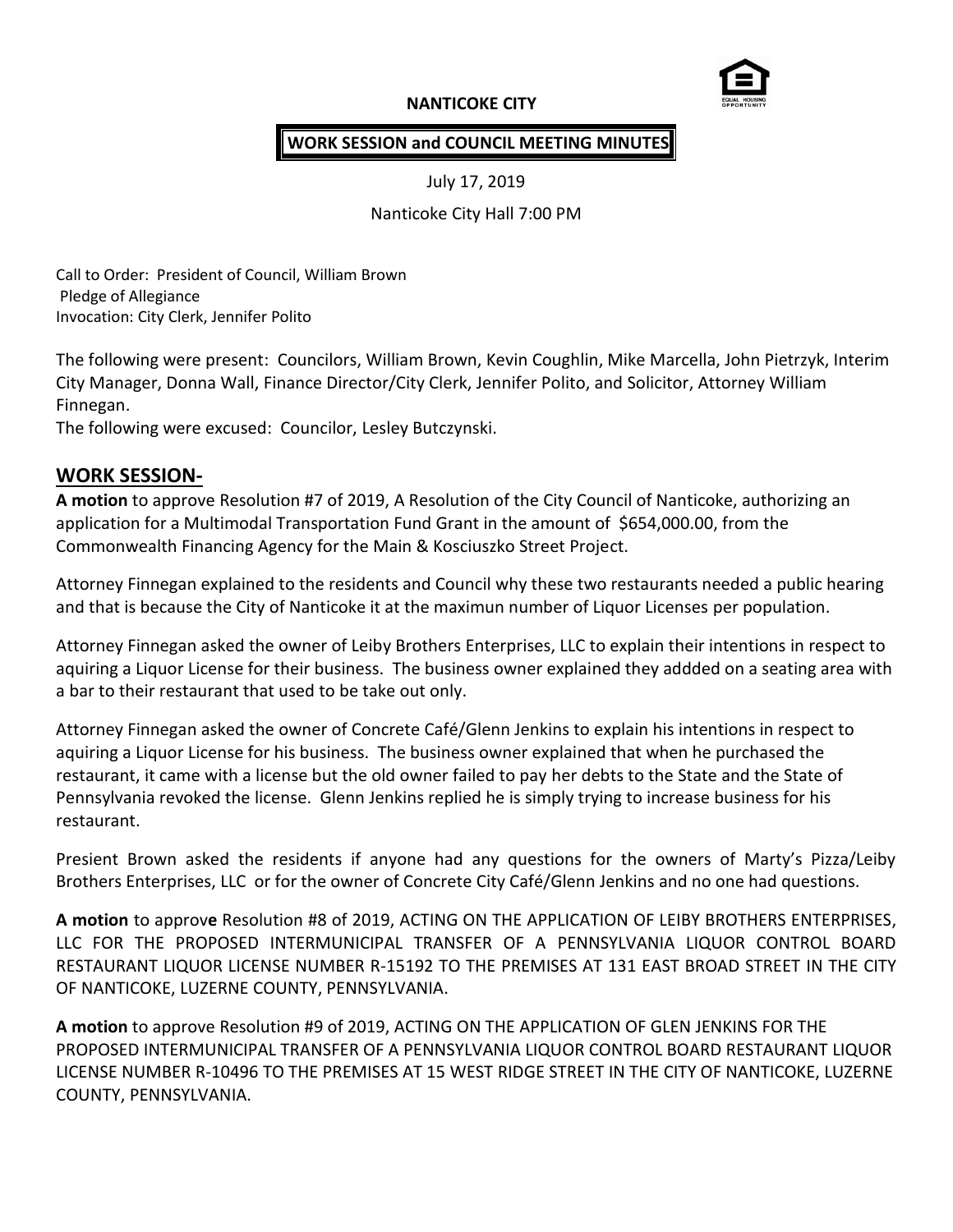**A motion** to approve the Operation and Maintenance Agreement between City of Nanticoke and New Lexington Associates II, LP.

**A Motion** to approve the purchase of a 2020 SUV (unmarked) Police Interceptor from Kovatch Ford in the amount of \$40,495.40 (Costars Pricing).

# **Administrative Updates-**

## **Donna Wall had the following update(s):**

- $\ddot{\phantom{1}}$  Delinquent Refuse letters have been filed with the District Court 11-3-02 for hearings for nonpayment of the 2019 Refuse Bills.
- $\textcolor{red}{\blackdownarrow}$  WVSA sent out shut off notices to customers who are delinguent on their Sewer fees. Donna has made payment arrangements with numerous customers to prevent shut off.
- $\downarrow$  Milling will begin on State Street on Monday, 7/22/2019.

**Mayor Nicole Colatosti-Mackiewicz** has included the June 2019 Department reports in the Councilor's packets, they are posted in the chambers and Jennifer Polito will have them posted on the Website on Thurs., 7/18/2019.

**A Motion** was made by Mr. Coughlin, second by Mr. Pietrzyk to adjourn the work session. Work session adjourned.

# **REGULAR MEETING** Comments from the Public agenda items only.

**Mr. Larry Beck** asked about Field St. and what is the hold up on its completion. Donna Wall asked the DPW Roadmaster, Frank Marcinkowski to comment on Field Street. Frank replied with all the rain we have had earlier this summer, we had to wait for the ground to dry up and now we are running into vacation time for Hanover Township employees, so we are a few weeks behind on its completion. Mr. Beck asked if Kosciuszko St. was done with the paving. He stated the man whole covers are exposed and wanted to know if they were going to be fixed. Donna replied that was the PA American Water's project and she will email them with this issue.

## **Old Business**

None

## **New Business**

**A Motion** to table the July 2, 2019 meeting minutes due to a 2 -2 vote (Mr. Brown & Mr. Marcella had to abstain because they did not attend the July 2, 2019 meeting) was made by Mr. Coughlin, second Mr. Pietrzyk. Motion carried.

**A Motion** to approve payment of the bills in the amount of \$374,858.48 (Payroll \$98,389.44 and Payables \$276,469.04) was made by Mr. Coughlin, second by Mr. Pietrzyk. Motion carried.

**A motion** to approve Resolution #7 of 2019, A Resolution of the City Council of Nanticoke, authorizing an application for a Multimodal Transportation Fund Grant in the amount of \$654,000.00, from the Commonwealth Financing Agency for the Main & Kosciuszko Street Project was made by Mr. Pietrzyk, second Mr. Marcella. Motion carried.

**A motion** to approve Resolution #8 of 2019, ACTING ON THE APPLICATION OF LEIBY BROTHERS ENTERPRISES, LLC FOR THE PROPOSED INTERMUNICIPAL TRANSFER OF A PENNSYLVANIA LIQUOR CONTROL BOARD RESTAURANT LIQUOR LICENSE NUMBER R-15192 TO THE PREMISES AT 131 EAST BROAD STREET IN THE CITY OF NANTICOKE, LUZERNE COUNTY, PENNSYLVANIA was made by Mr. Coughlin, second Mr. Marcella and this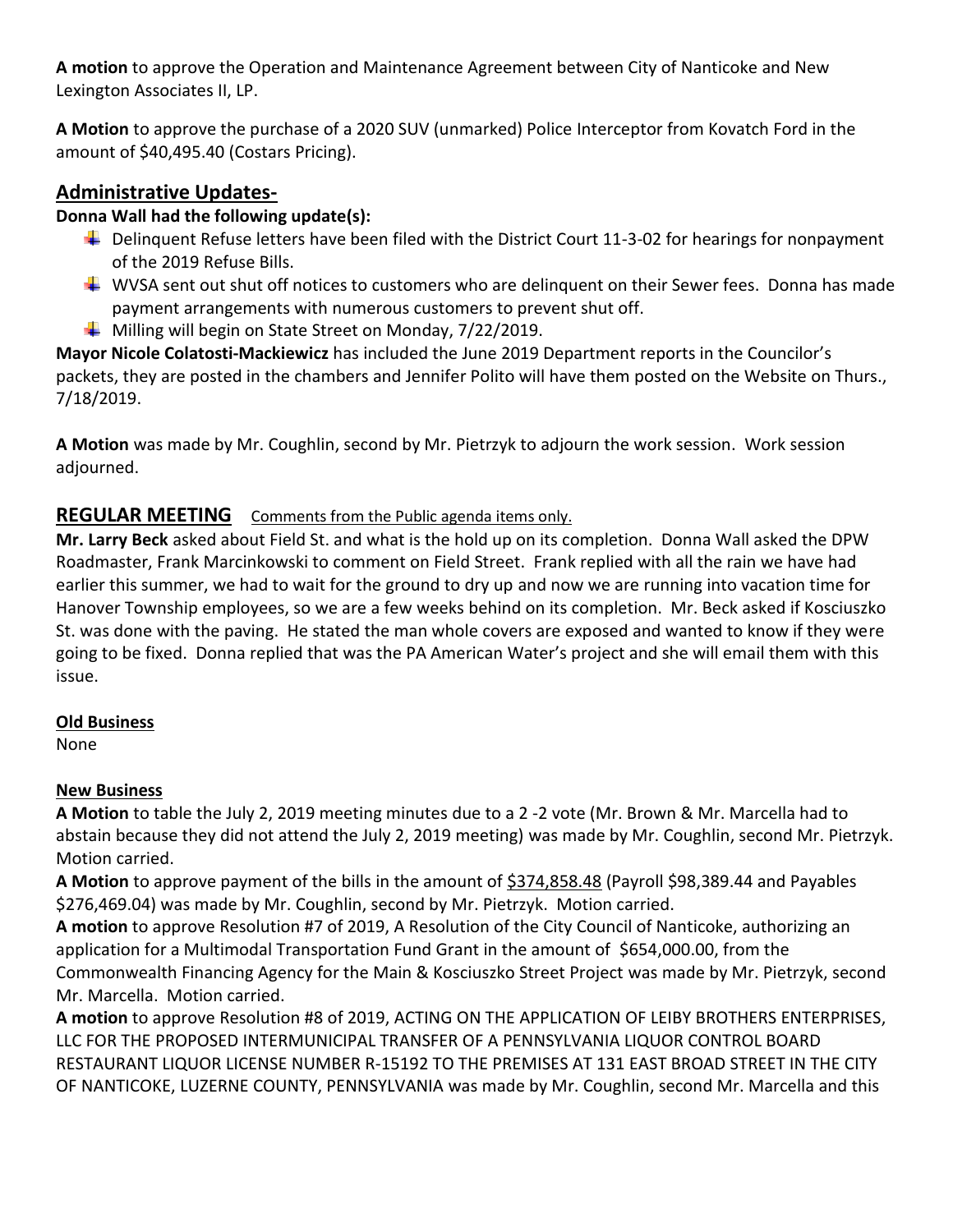resolution needs to be amended to put "LLC" at the end of the business name per their Attorney. Motion carried.

Attorney Finnegan will send Jennifer Polito an amended Resolution on Thursday, July 18, 2019. President Brown wished the owners good luck with their business.

**A motion** to approve Resolution #9 of 2019, ACTING ON THE APPLICATION OF GLEN JENKINS FOR THE PROPOSED INTERMUNICIPAL TRANSFER OF A PENNSYLVANIA LIQUOR CONTROL BOARD RESTAURANT LIQUOR LICENSE NUMBER R-10496 TO THE PREMISES AT 15 WEST RIDGE STREET IN THE CITY OF NANTICOKE, LUZERNE COUNTY, PENNSYLVANIA was made by Mr. Pietrzyk, second Mr. Marcella. Motion carried. President Brown wished the owner good luck with his business.

**A Motion** to approve the purchase of a 2020 SUV (unmarked) Police Interceptor from Kovatch Ford in the amount of \$40,495.40 (Costars Pricing) was made by Mr. Pietrzyk, second Mr. Coughlin. Motion carried.

### **COMMENTS FROM THE PUBLIC –**

**Ms. Debbie Hillman** of 187 E. Ridge St. inquired about how the revitalization of the downtown is progressing and President Brown stated the Nanticoke Municipal Authority is trying to move forward and the City's Interim Manager, Donna Wall stated they are still trying to acquire some of the properties in the first phase of the project. Mr. Kenneth Hillman asked what can be done about the storm water that is rushing into their yard and into the foundation of their home. Attorney Finnegan asked President Brown to have the Code Official look into this matter for the Hillman's.

**Mr. Mike Reddy, Sr.** has complaints against the City Code Officer, Jack Minsavage. Mr. Reddy referred to a friendly reminder on the website that states the property owner is responsible for keeping their properties clear of tall grass and weeds, garbage and other debris. He asked what is other debris considered to be and why is Jack not cracking down on these property owners. He states the City is a mess. Mr. Ronald Knapp agrees with Mr. Reddy and pointed out the old Kanjorski building that is now LCCC's property. Donna Wall said that matter has been handled and an email was sent to the college to make a formal complaint. Ms. Mary Peterman of 173 E. Broad St., stated that Dr. Peter's old home on 200 S. Walnut Street is the same, tall grass and weeds. She has called the Code Officer and nothing seems to be done about it. President Brown stated that Jack has just filed over 50 citations with the magistrates office and is waiting for hearings to be scheduled. President Brown asked that she give her phone number to Donna Wall. Donna will check with Jack to see if that property was one of the citations and Donna will call her back with some answers. Mr. Telencho said that sending out citations does not seem to be working. It is the same property owners repeatedly not keeping up their property. What can be done with these repeat offenders, Mr. Telencho asked Council. Attorney Finnegan stated that the last ordinance on this matter has a scale with fees going up for each offense. He said we are looking into restructuring the fees and making them higher and if they do not pay, we put liens on the property.

**Mr. John Telencho** stated Donna answered his question on Field St. but he wants an update on the new Welcome sign for Nanticoke. President Brown said the Mayor is handling that matter. Mr. Telencho asked why the Mayor is the only one putting sole input on the sign. He thinks the community should have involvement on what it looks like. He asked who is paying for it, her or the residents. President Brown stated the Mayor is not here to comment on the progress of the new sign and that he and Council have not seen any plans regarding what the sign will look like. President Brown said we will have her answer these questions at our next meeting. Donna Wall stated a private developer offered to pay for the sign. The residents are not paying for it she replied. Attorney Finnegan stated that Geisinger is very explicit on what the sign can look like and its size. President Brown stated we may look for a different location to put the sign if Geisinger will not let us use the property. Mr. Stachowiak suggested the "Price's" lot but Donna said they no longer own that property. President Brown asked Donna to look into who does own that property. Mr. Telencho says he feels the residents should have a vote on the sign and President Brown says he agrees.